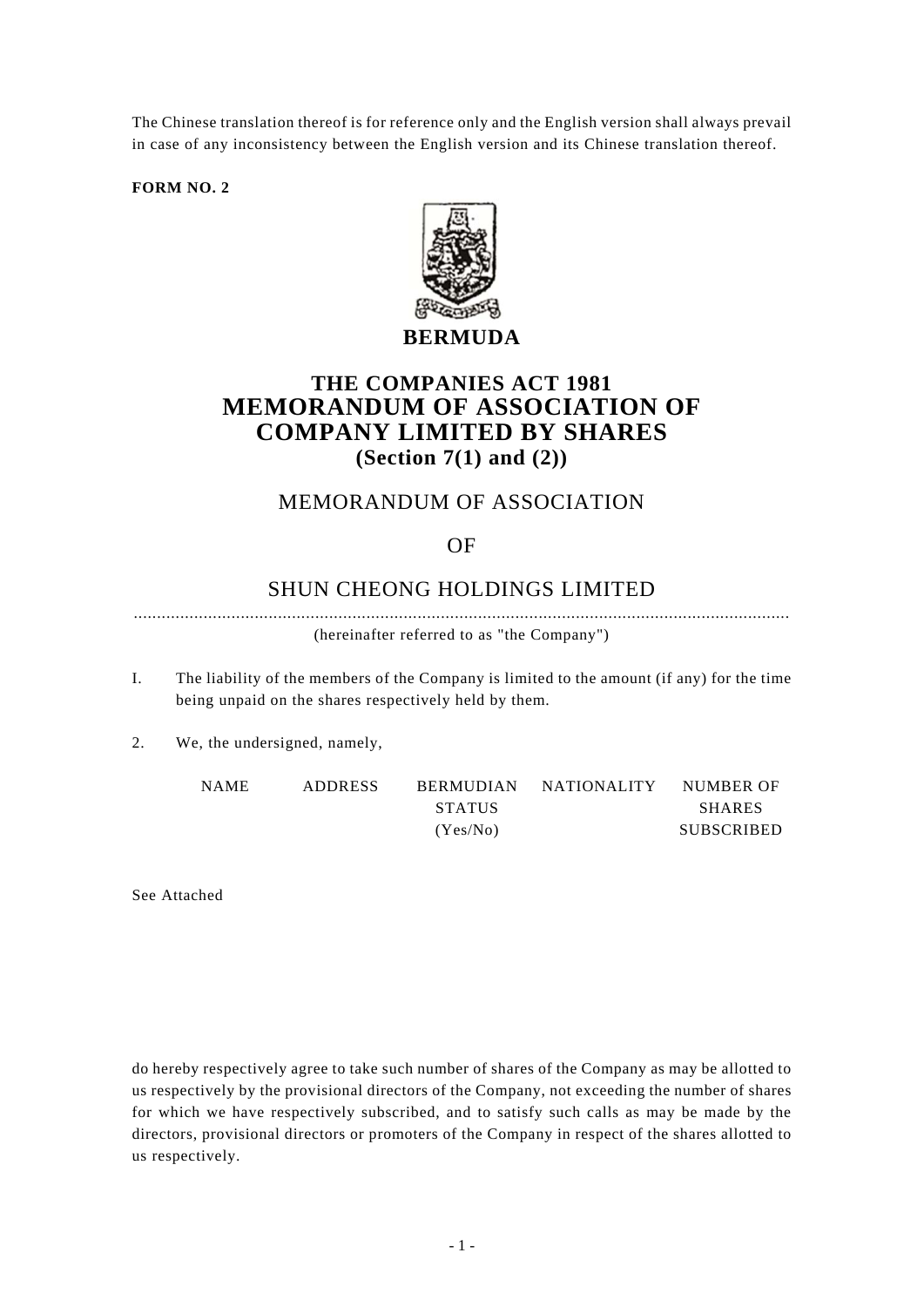| <b>NAME/ADDRESS</b>                                                                | <b>BERMUDIAN</b><br><b>STATUS</b><br>(Yes/No) | <b>NATIONALITY</b> | <b>NUMBER OF</b><br><b>SHARES</b><br><b>SUBSCRIBED</b> |
|------------------------------------------------------------------------------------|-----------------------------------------------|--------------------|--------------------------------------------------------|
| Angela S. Berry<br>Cedar House,<br>41 Cedar Avenue,<br>Hamilton HM 12,<br>Bermuda  | Yes                                           | <b>British</b>     | $\mathbf{1}$                                           |
| Ruby L. Rawlins<br>Cedar House,<br>41 Cedar Avenue,<br>Hamilton HM 12,<br>Bermuda  | Yes                                           | <b>British</b>     | $\mathbf{1}$                                           |
| Marcia De Couto<br>Cedar House,<br>41 Cedar Avenue,<br>Hamilton HM 12,<br>Bermuda  | Yes                                           | <b>British</b>     | 1                                                      |
| Rosalind Johnson<br>Cedar House,<br>41 Cedar Avenue,<br>Hamilton HM 12,<br>Bermuda | Yes                                           | <b>British</b>     | $\mathbf{1}$                                           |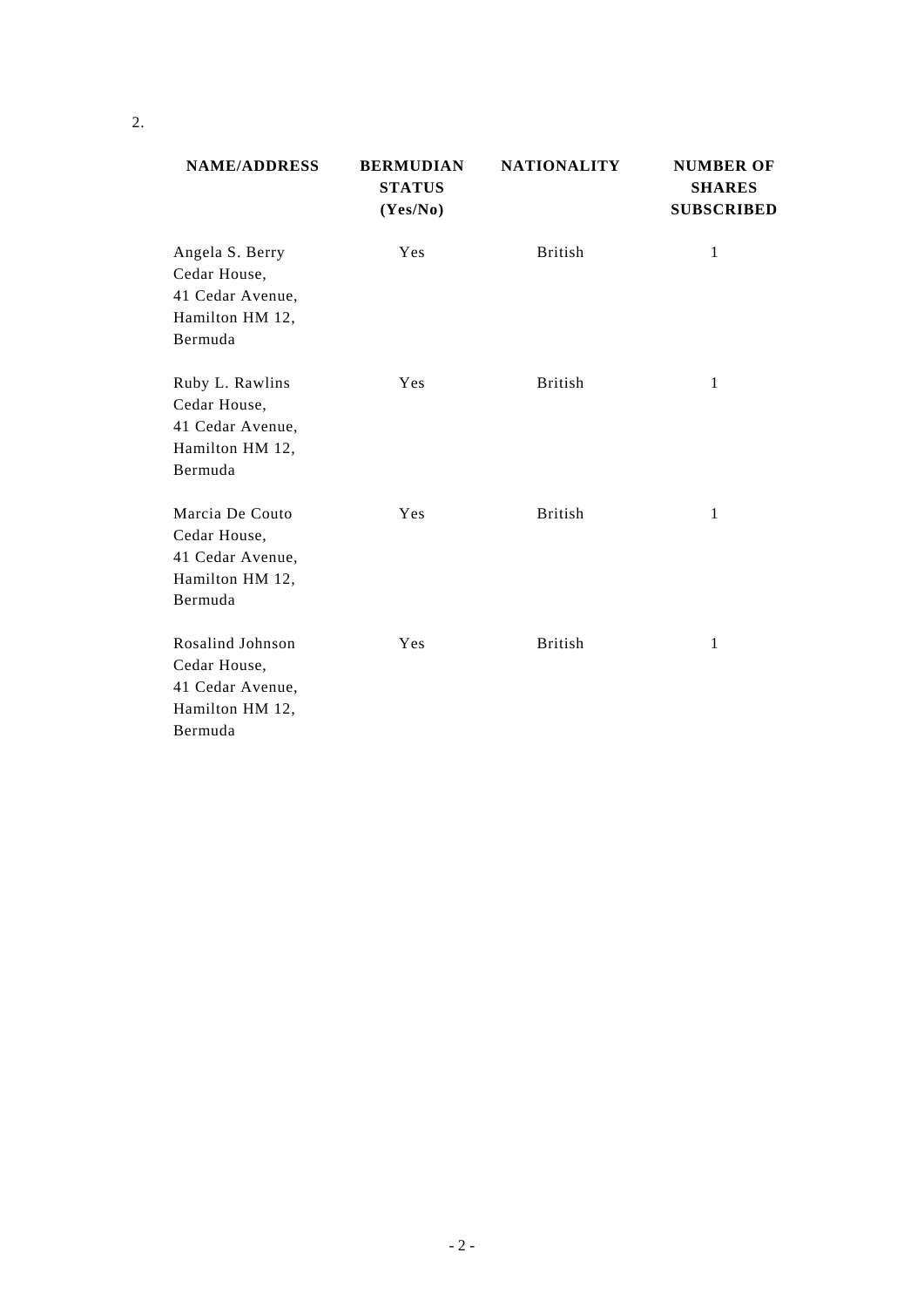- 3. The Company is to be an exempted/local\* Company as defined by the Companies Act 1981.
- 4. The Company has power to hold land situated in Bermuda not exceeding in all, including the following parcels-

Not Applicable

#### The Company proposes /does not propose\* to carry on business in Bermuda

- 5. The authorised share capital of the Company is \$100,000.00 divided into shares of HK ten cents each. The minimum subscribed share capital of the Company is \$100,000.00 in Hong Kong currency. *(Note)*
- 6. The objects for which the Company is formed and incorporated are -

See Attached

Note: At a special general meeting of the Company held on  $11<sup>th</sup>$  September, 1992, a resolution of the shareholders of the Company was passed pursuant to which the authorised share capital of the Company was increased from HK\$100,000 to HK\$80,000,000 by the creation of 799,000,000 shares of HK\$0.1 each which rank pari passu with the then existing shares in all respects.

Pursuant to a special resolution passed on  $16<sup>th</sup>$  September, 2004, the capital reorganisation was effected that the authorised share capital of the Company became HK\$80,000,000 divided into 8,000,000,000 shares of HK\$0.01 each.

\*Delete as applicable.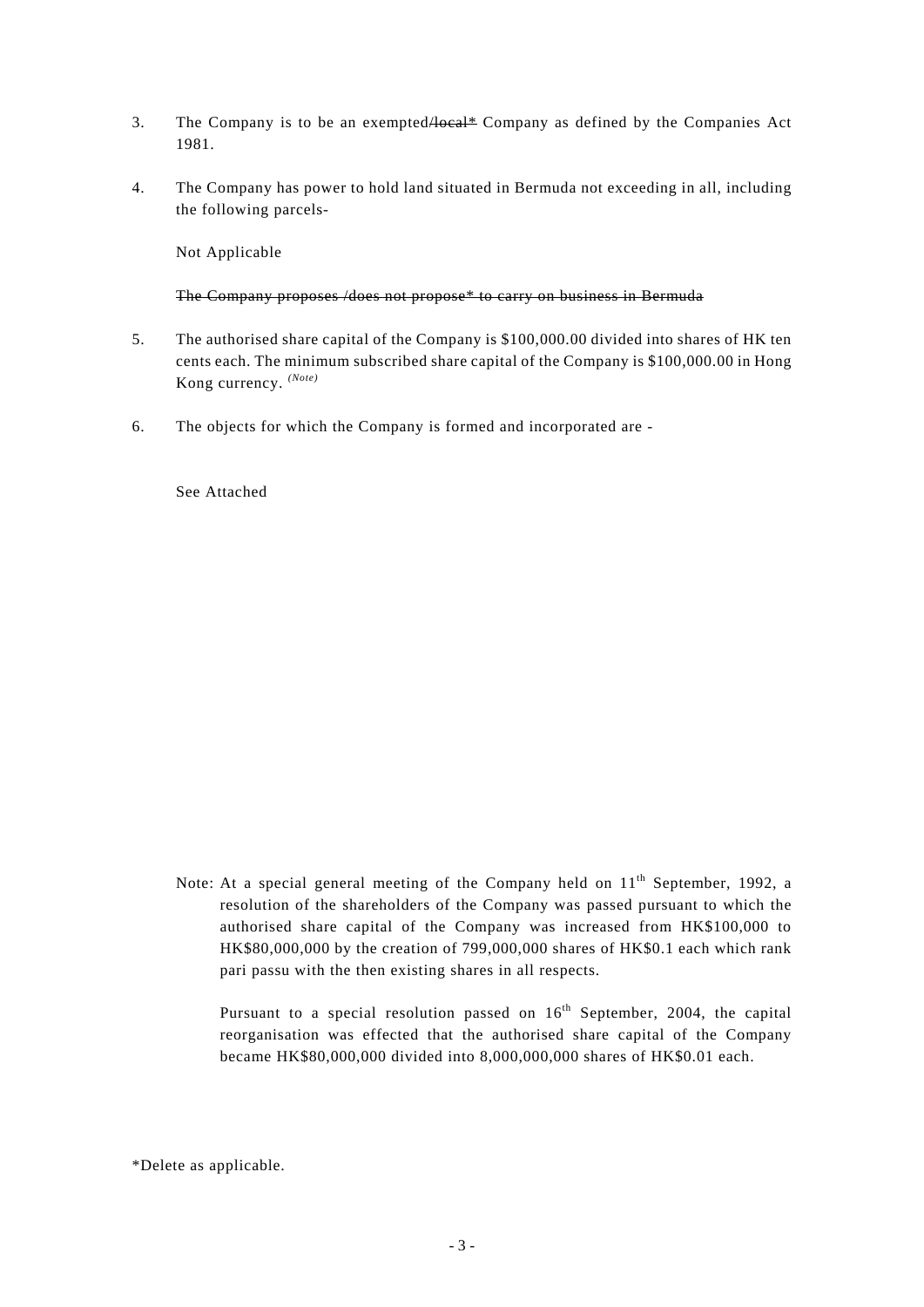- (i) To carry on business as a holding company and to acquire and hold shares, stocks, debenture stock, bonds, mortgages, obligations and securities of any kind issued or guaranteed by any company, corporation or undertaking of whatever nature and wherever constituted or carrying on business, and shares, stock, debentures, debenture stock, bonds, obligations and other securities issued or guaranteed by any government, sovereign ruler, commissioners, trust, local authority or other public body, whether in Bermuda or elsewhere, and to vary, transpose, dispose of or otherwise deal with from time to time as may be considered expedient any of the company's investments for the time being;
- (ii) To acquire any such shares and other securities as are mentioned in the preceding paragraph by subscription, syndicate participation, tender, purchase, exchange or otherwise and to subscribe for the same, either conditionally or otherwise, and to guarantee the subscription thereof and to exercise and enforce all rights and powers conferred by or incident to the ownership thereof;
- (iii) To co-ordinate the administration, policies, management, supervision, control, research, planning, trading and any and all other activities of any company or companies now or hereafter incorporated or acquired which may be or may become a company, wherever incorporated, which is or becomes a holding company or a subsidiary of, or affiliated with, the Company within the meanings respectively assigned to those terms in The Companies Act 1981 or, with the prior written approval of the Minister of Finance, any company or companies now or hereafter incorporated or acquired with which the Company may be or may become associated;
- (iv) As set forth in paragraphs (b) to (n) and (p) to (u) inclusive of the Second Schedule to The Companies Act 1981.

6.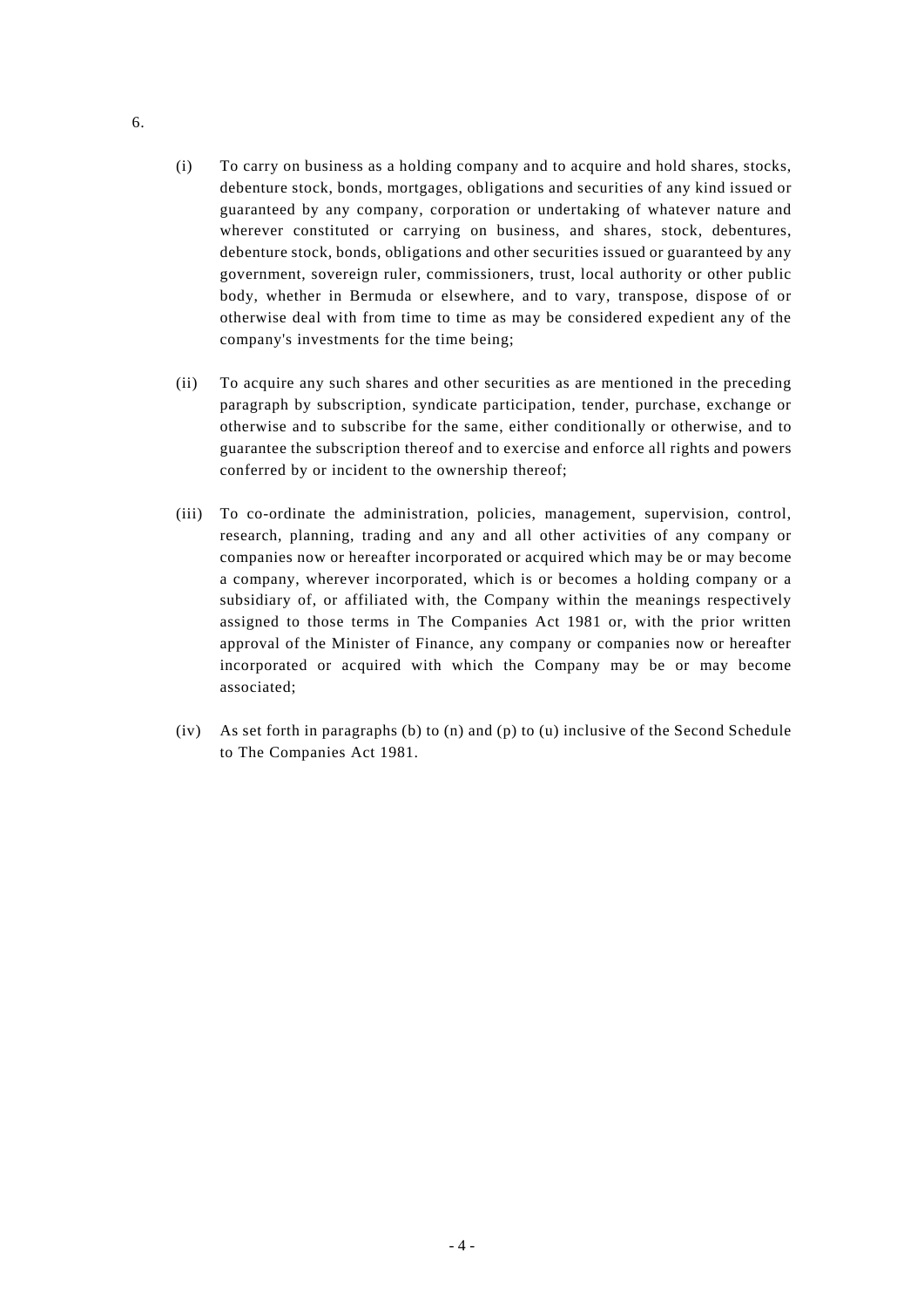7. The Company has the powers set out in the Schedule annexed hereto.

Signed by each subscriber in the presence of at least one witness attesting the signature thereof –

(Sd.) Ruby L. Rawlins (Sd.) Stacy Robinson (Sd.) Marcia De Couto (Sd.) Stacy Robinson (Sd.) Rosalind Johnson (Sd.) Stacy Robinson

(Subscribers) (Witnesses)

(Sd.) Angela S. Berry (Sd.) Stacy Robinson (Sd.) Stacy Robinson

SUBSCRIBED this 17th day of August 1992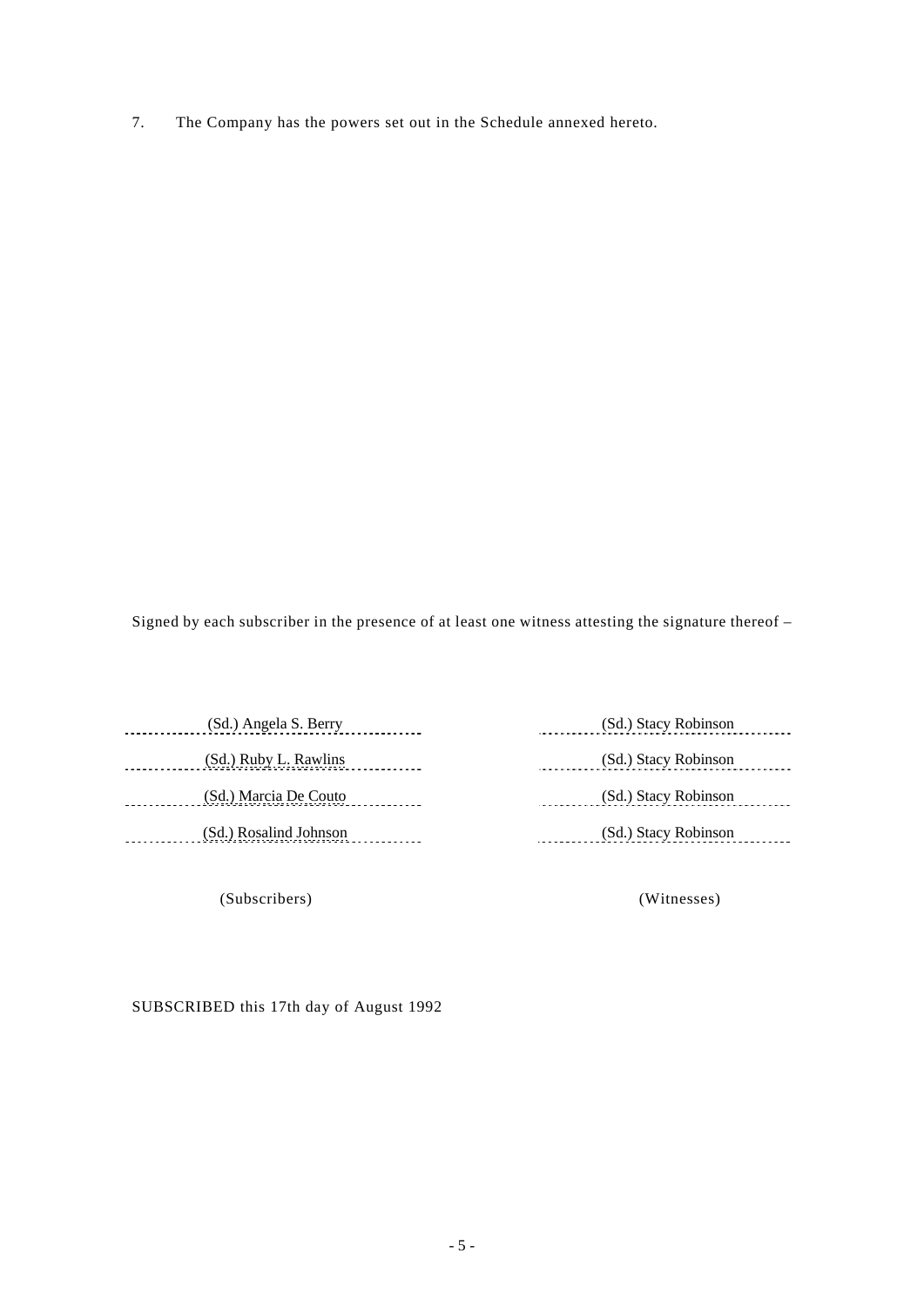STAMP DUTY (To be affixed)

RC3 B.P.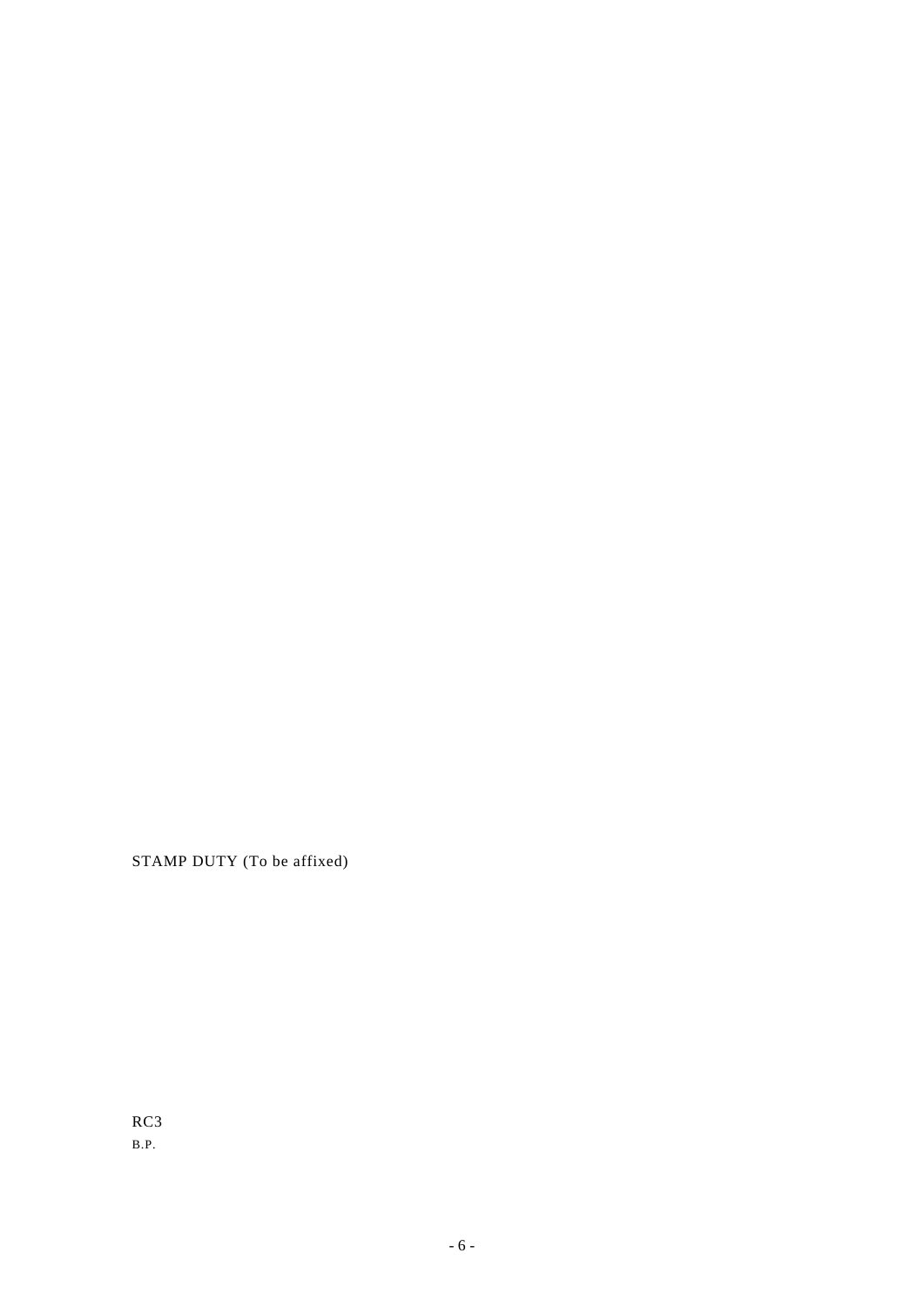#### The Schedule

#### (referred to in Clause 7 of the Memorandum of Association)

- (a) To borrow and raise money in any currency or currencies and to secure or discharge any debt or obligation in any matter and in particular (without prejudice to the generality of the foregoing) by mortgages of or charges upon all or any part of the undertaking, property and assets (present and future) and uncalled capital of the Company or by the creation and issue of securities .
- (b) To enter into any guarantee, contract of indemnity or suretyship and in particular (without prejudice to the generality of the foregoing) to guarantee, support or secure, with or without consideration, whether by personal obligation or by mortgaging or charging all or any part of the undertaking, property and assets (present and future) and uncalled capital of the Company or both such methods or in any other manner, the performance of any obligations or commitments, of, and the repayment or payment of the principal amounts of and any premiums, interest, dividends and other moneys payable on or in respect of any securities or liabilities of, any person including (without prejudice to the generality of the foregoing) any company which is for the time being a subsidiary or a holding company of the Company or another subsidiary or a holding company of the Company or otherwise associated with the Company.
- (c) To accept, draw, make, create, issue, execute, discount, endorse, negotiate bills of exchange, promissory notes, and other instruments and securities, whether negotiable or otherwise.
- (d) To sell, exchange, mortgage, charge, let on rent, share of profit, royalty or otherwise, grant licences, easements, options, servitudes and other rights over, and in any other manner deal with or dispose of, all or any part of the undertaking, property and assets (present and future) of the Company for any consideration and in particular (without prejudice to the generality of the foregoing) for any securities.
- (e) To issue and allot securities of the Company for cash or in payment or part payment for any real or personal property purchased or otherwise acquired by the Company or any services rendered to the Company or as security for any obligation or amount (even if less than the nominal amount of such securities) or for any other purpose.
- (f) To grant pensions, annuities, or other allowances, including allowances on death, to any directors, officers or employees or former directors, officers or employees of the Company or any company which at any time is or was a subsidiary or a holding company or another subsidiary of a holding company of the Company or otherwise associated with the Company or of any predecessor in business of any of them, and to the relations, connections or dependants of any such persons, and to other persons whose service or services have directly or indirectly been of benefit to the Company or whom the Company considers have any moral claim on the Company or to their relations, connections or dependants, and to establish or support any associations, institutions, clubs, schools, building and housing schemes, funds and trusts, and to make payments toward insurance or another arrangements likely to benefit any such persons or otherwise advance the interests of the Company or of its Members, and to subscribe, guarantee or pay money for any purpose likely, directly or indirectly to further the interests of the Company or of its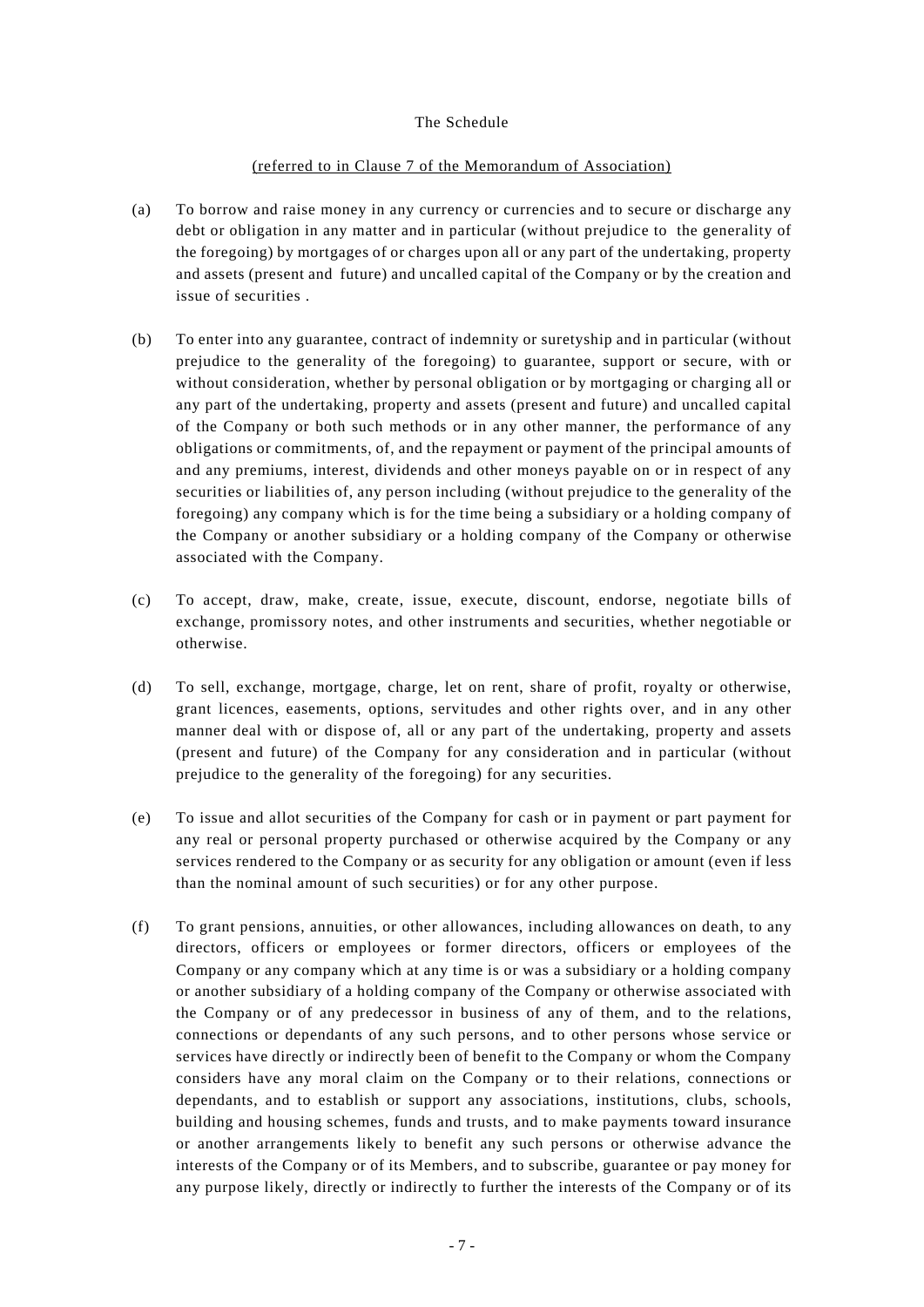Members of for any national, charitable, benevolent, educational, social, public, general or useful object.

- (g) The Company shall have the power to purchase its own shares in accordance with the provisions of Section 42A of the Companies Act 1981.
- (h) To issue preference shares redeemable at the option of the holder, subject to the provisions of the Companies Act 1981.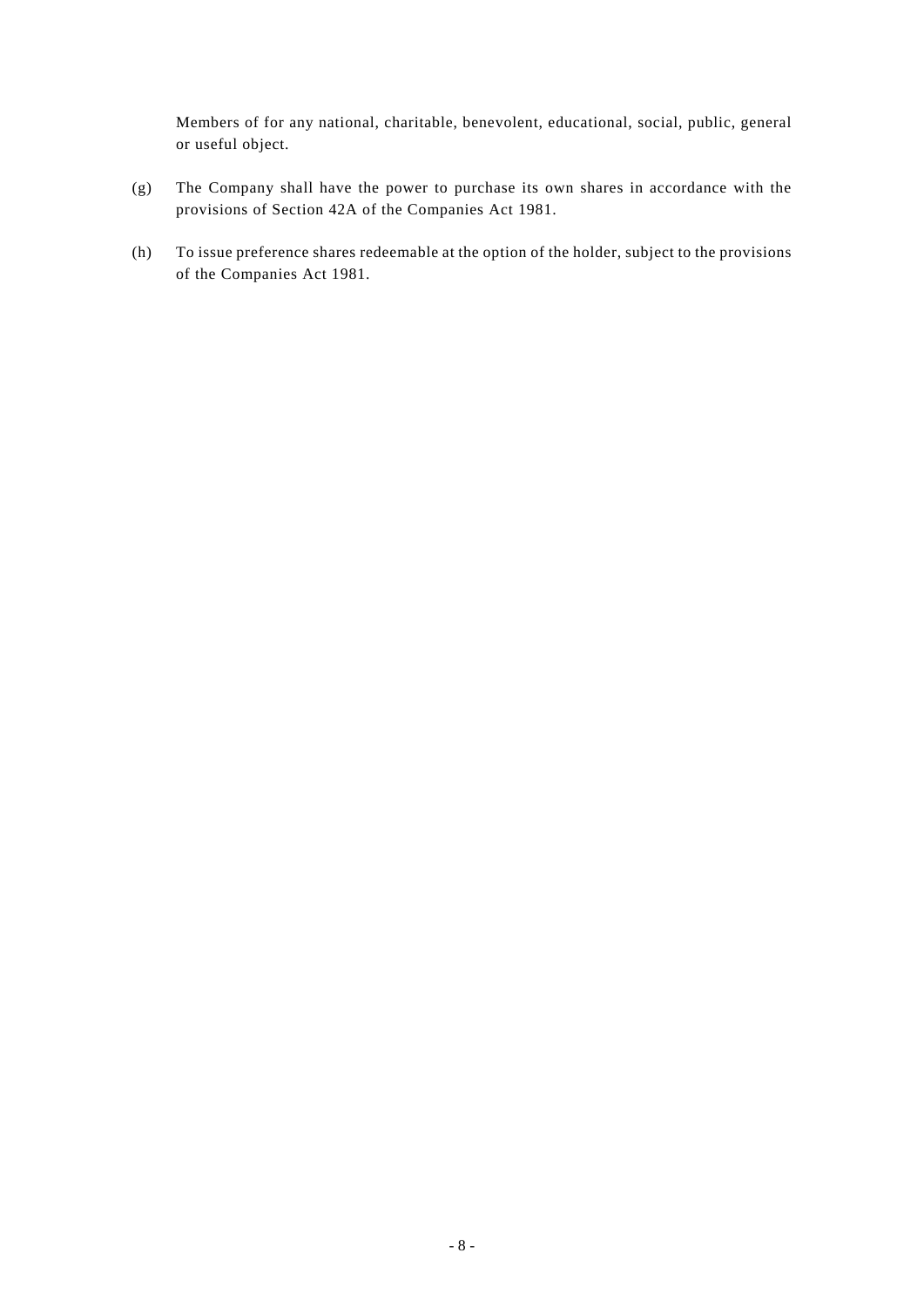### **THE COMPANIES ACT 1981 FIRST SCHEDULE**

## **(Section 11(1))**

 A company limited by shares may exercise all or any of the following powers subject to any provision of the law or its memorandum –

- 1. to carry on any other business capable of being conveniently carried on in connection with its business or likely to enhance the value of or making profitable any of its property or rights;
- 2. to acquire or undertake the whole or any part of the business, property and liabilities of any person carrying on any business that the company is authorized to carry on;
- 3. to apply for register, purchase, lease, acquire, hold, use, control, licence, sell, assign or dispose of patents, patent rights, copyrights, trade marks, formulae, licences, inventions, processes, distinctive marks and similar rights;
- 4. to enter into partnership or into any arrangement for sharing of profits, union of interests, co-operation, joint venture, reciprocal concession or otherwise with any person carrying on or engaged in or about to carry on or engage in any business or transaction that the company is authorized to carry on or engage in or any business or transaction capable of being conducted so as to benefit the company;
- 5. to take or otherwise acquire and hold securities in any other body corporate having objects altogether or in part similar to those of the company or carrying on any business capable of being conducted so as to benefit the company;
- 6. subject to section 96 to lend money to any employee or to any person having dealings with the company or with whom the company proposes to have dealings or to any other body corporate any of whose shares are held by the company;
- 7. to apply for, secure or acquire by grant, legislative enactment, assignment, transfer, purchase or otherwise and to exercise, carry out and enjoy any charter, licence, power authority, franchise, concession, right or privilege, that any government or authority or any body corporate or other public body may be empowered to grant, and pay for, aid in and contribute toward carrying it into effect and to assume any liabilities or obligations incidental thereto;
- 8. to establish and support or aid in the establishment and support of associations, institutions, funds or trusts for the benefit of employees or former employees of the company or its predecessors, or the dependents or connections of such employees or former employees, and grant pensions and allowances, and make payments towards insurance or for any object similar to those set forth in this paragraph, and to subscribe or guarantee money for charitable, benevolent, educational or religious objects or for any exhibition or for any public, general or useful objects;
- 9. to promote any company for the purpose of acquiring or taking over any of the property and liabilities of the company or for any other purpose that may benefit the company;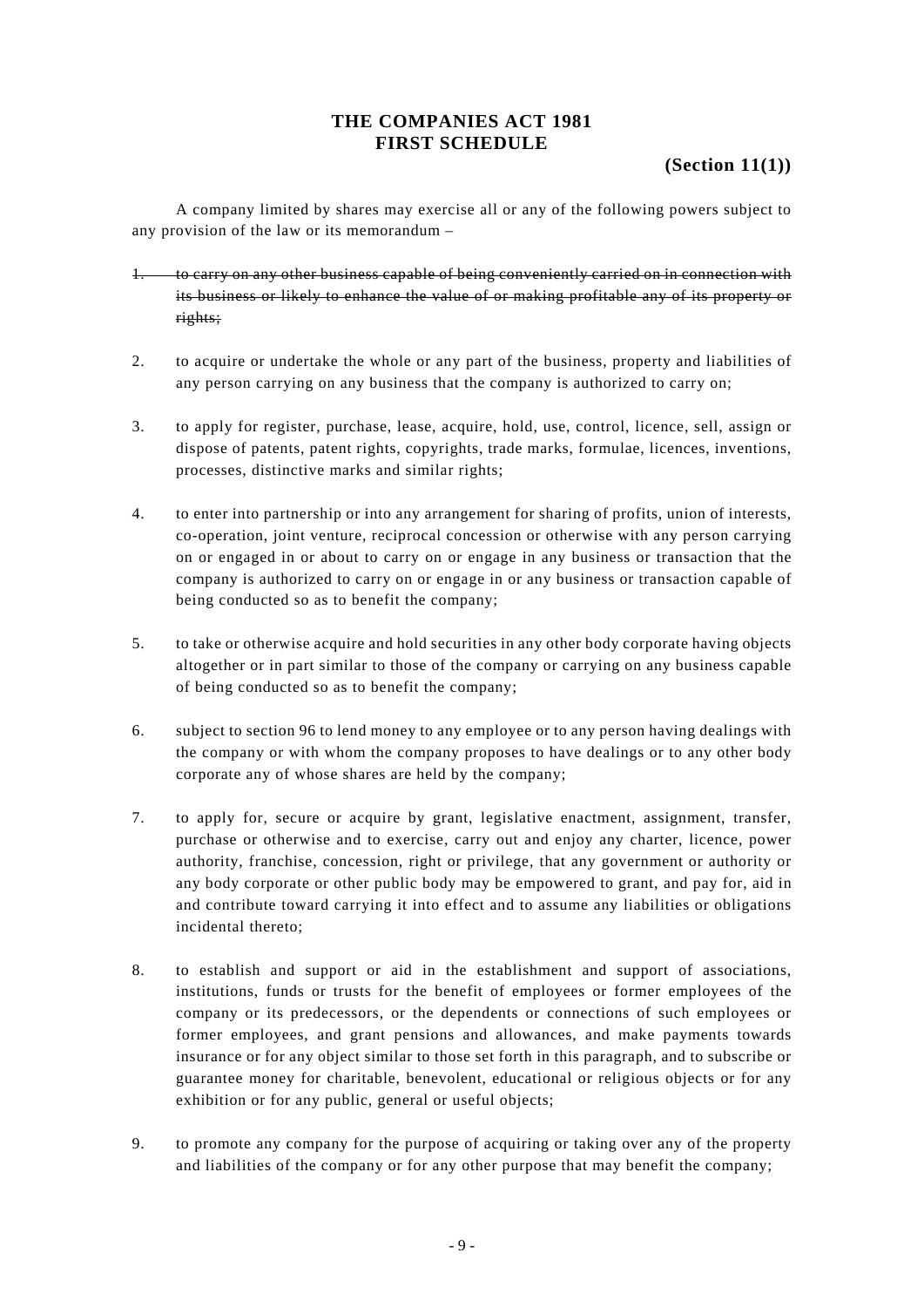- 10. to purchase, lease, take in exchange, hire or otherwise acquire any personal property and any rights or privileges that the company considers necessary or convenient for the purposes of its business;
- 11. to construct, maintain, alter, renovate and demolish any buildings or works necessary or convenient for its objects;
- 12. to take land in Bermuda by way of lease or letting agreement for a term not exceeding twenty-one years, being land "bonafide" required for the purposes of the business of the company and with the consent of the Minister granted in his discretion to take land in Bermuda by way of lease or letting agreement for a similar period in order to provide accommodation or recreational facilities for its officers and employees and when no longer necessary for any of the above purposes to terminate or transfer the lease or letting agreement;
- 13. except to the extent, if any, as may be otherwise expressly provided in its incorporating Act or memorandum and subject to the provisions of this Act every company shall have power to invest the moneys of the Company by way of mortgage of real or personal property of every description in Bermuda or elsewhere and to sell, exchange, vary, or dispose of such mortgage as the company shall from time to time determine;
- 14. to construct, improve, maintain, work, manage, carry out or control any roads, ways, tramways, branches or sidings, bridges, reservoirs, watercourses, wharves, factories, warehouses, electric works, shops, stores and other works and conveniences that may advance the interests of the company and contribute to, subsidize or otherwise assist or take part in the construction, improvement, maintenance, working, management, carrying out or control thereof;
- 15. to raise and assist in raising money for, and aid by way of bonus, loan, promise, endorsement, guarantee or otherwise, any person and guarantee the performance or fulfilment of any contracts or obligations of any person, and in particular guarantee the payment of the principal of and interest on the debt obligations of any such person;
- 16. to borrow or raise or secure the payment of money in such manner as the company may think fit;
- 17. to draw, make, accept, endorse, discount, execute and issue bills of exchange, promissory notes, bills of lading, warrants and other negotiable or transferable instruments;
- 18. when properly authorized to do so, to sell, lease, exchange or otherwise dispose of the undertaking of the company or any part thereof as an entirety or substantially as an entirety for such consideration as the company thinks fit;
- 19. to sell, improve, manage, develop, exchange, lease, dispose of, turn to account or otherwise deal with the property of the company in the ordinary course of its business;
- 20. to adopt such means of making known the products of the company as may seem expedient, and in particular by advertising, by purchase and exhibition of works of art or interest, by publication of books and periodicals and by granting prizes and rewards and making donations;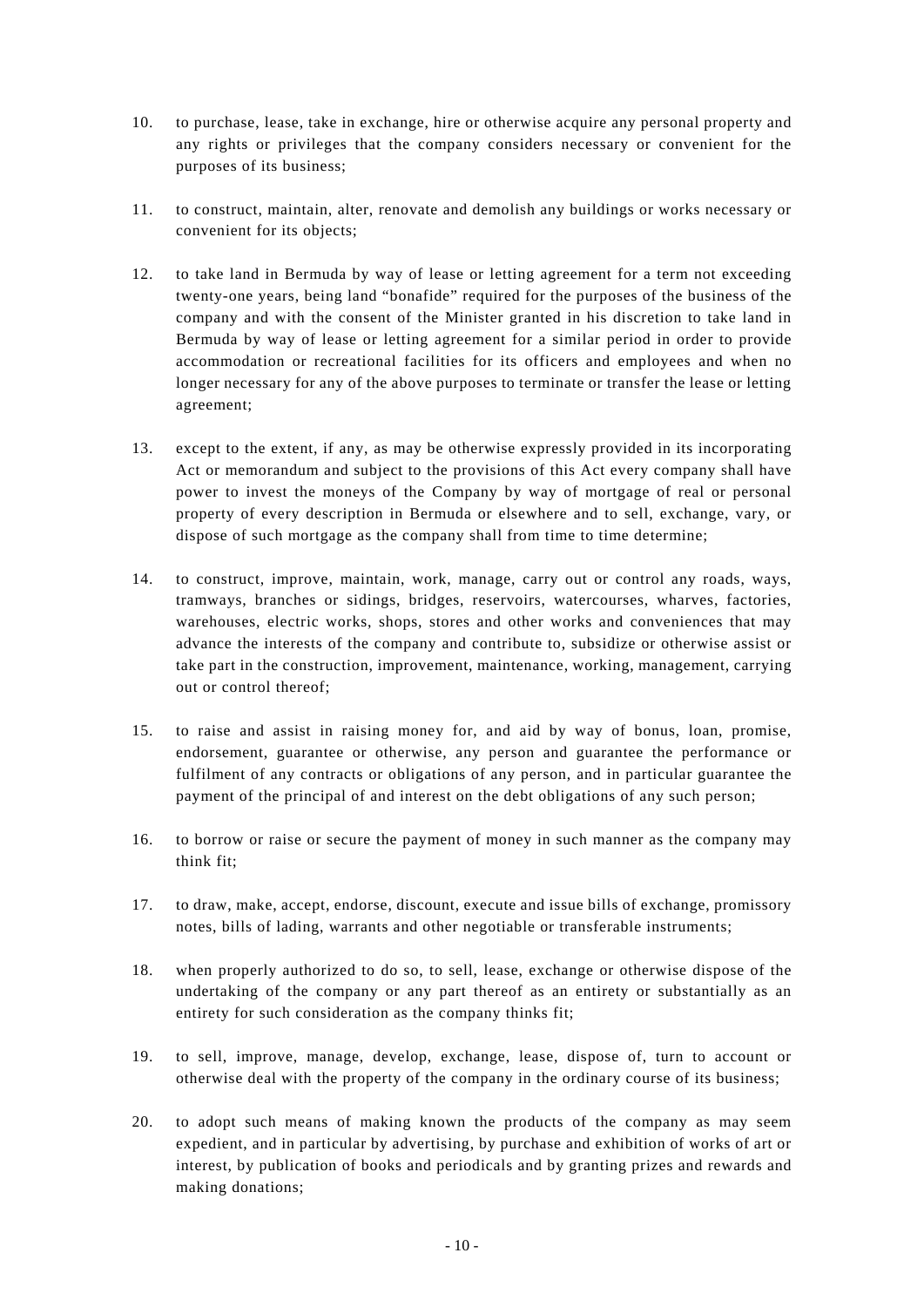- 21. to cause the company to be registered and recognized in any foreign jurisdiction, and designate persons therein according to the laws of that foreign jurisdiction or to represent the company and to accept service for and on behalf of the company of any process or suit;
- 22. to allot and issue fully-paid shares of the company in payment or part payment of any property purchased or otherwise acquired by the company or for any past services performed for the company;
- 23. to distribute among the members of the company in cash, kind, specie or otherwise as may be resolved, by way of dividend, bonus or any other manner considered advisable, any property of the company, but not so as to decrease the capital of the company unless the distribution is made for the purpose of enabling the company to be dissolved or the distribution, apart from this paragraph, would be otherwise lawful;
- 24. to establish agencies and branches;
- 25. to take or hold mortgages, hypothecs, liens and charges to secure payment of the purchase price, or of any unpaid balance of the purchase price, of any part of the property of the company of whatsoever kind sold by the company, or for any money due to the company from purchasers and others and to sell or otherwise dispose of any such mortgage, hypothec, lien or charge;
- 26. to pay all costs and expenses of or incidental to the incorporation and organization of the company;
- 27. to invest and deal with the moneys of the company not immediately required for the objects of the company in such manner as may be determined;
- 28. to do any of the things authorized by this subsection and all things authorized by its memorandum as principals, agents, contractors, trustees or otherwise, and either alone or in conjunction with others;
- 29. to do all such other things as are incidental or conducive to the attainment of the objects and the exercise of the powers of the company.

 Every company may exercise its powers beyond the boundaries of Bermuda to the extent to which the laws in force where the powers are sought to be exercised permit.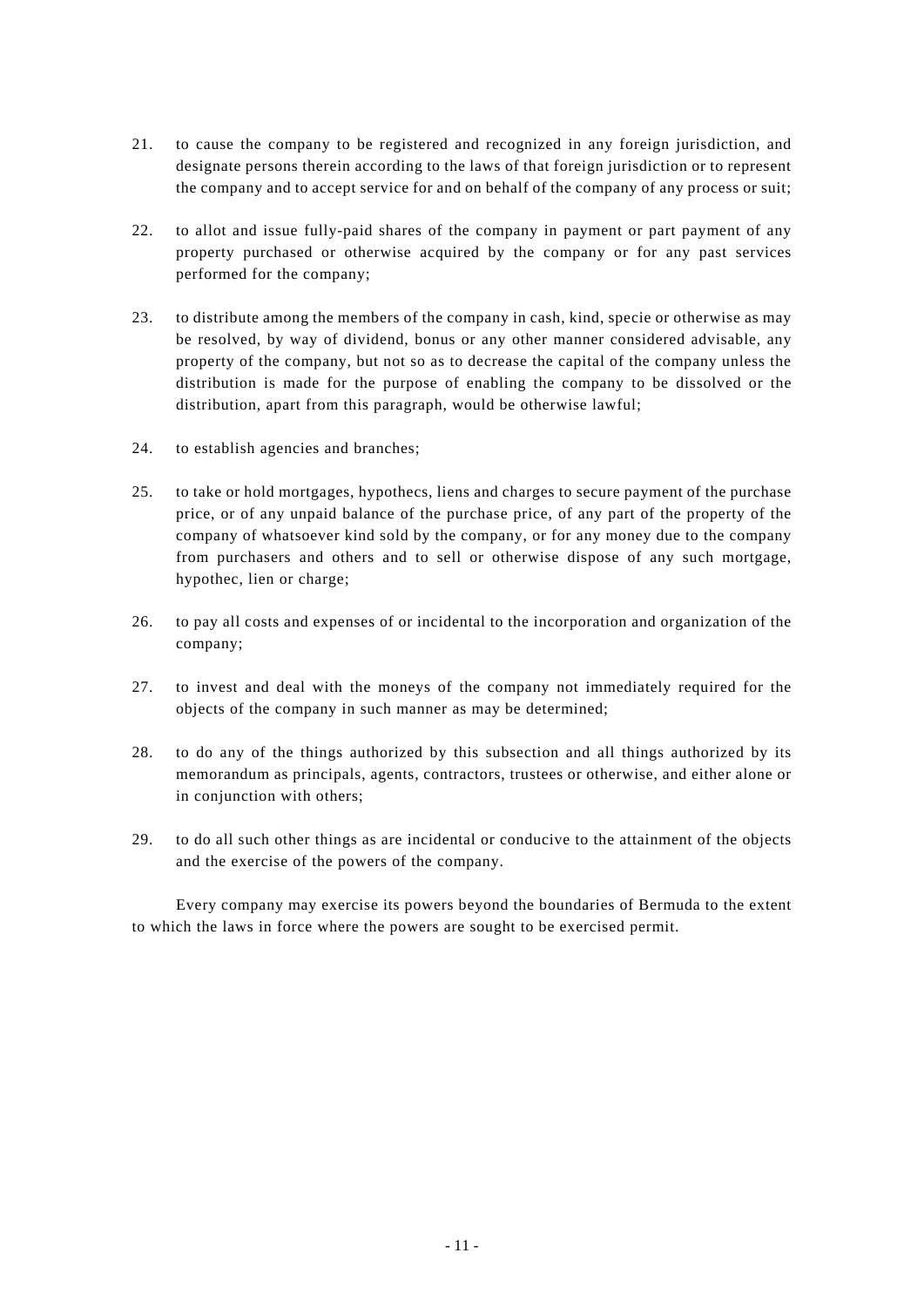### **THE COMPANIES ACT 1981 SECOND SCHEDULE**

## **(Section 11 (2))**

 A company may by reference include in its memorandum any of the following objects that is to say the business of -

- (a) insurance and re-insurance of all kinds;
- (b) packaging of goods of all kinds;
- (c) buying, selling and dealing in goods of all kinds;
- (d) designing and manufacturing of goods of all kinds;
- (e) mining and quarrying and exploration for metals, minerals, fossil fuels and precious stones of all kinds and their preparation for sale or use;
- (f) exploring for, the drilling for, the moving, transporting and refining petroleum and hydro carbon products including oil and oil products;
- (g) scientific research including the improvement, discovery and development of processes, inventions, patents and designs and the construction, maintenance and operation of laboratories and research centres;
- (h) land, sea and air undertakings including the land, ship and air carriage of passengers, mails and goods of all kinds;
- (i) ships and aircraft owners, managers, operators, agents, builders and repairers;
- (j) acquiring, owning, selling, chartering, repairing or dealing in ships and aircraft;
- (k) travel agents, freight contractors and forwarding agents;
- (1) dock owners, wharfingers, warehousemen;
- (m) ship chandlers and dealing in rope, canvas oil and ship stores of all kinds;
- (n) all forms of engineering;
- (0) developing, operating, advising or acting as technical consultants to any other enterprise or business;
- (p) farmers, livestock breeders and keepers, graziers, butchers, tanners and processors of and dealers in all kinds of live and dead stock, wool, hides, tallow, grain, vegetables and other produce;
- (q) acquiring by purchase or otherwise and holding as an investment inventions, patents, trade marks, trade names, trade secrets, designs and the like;